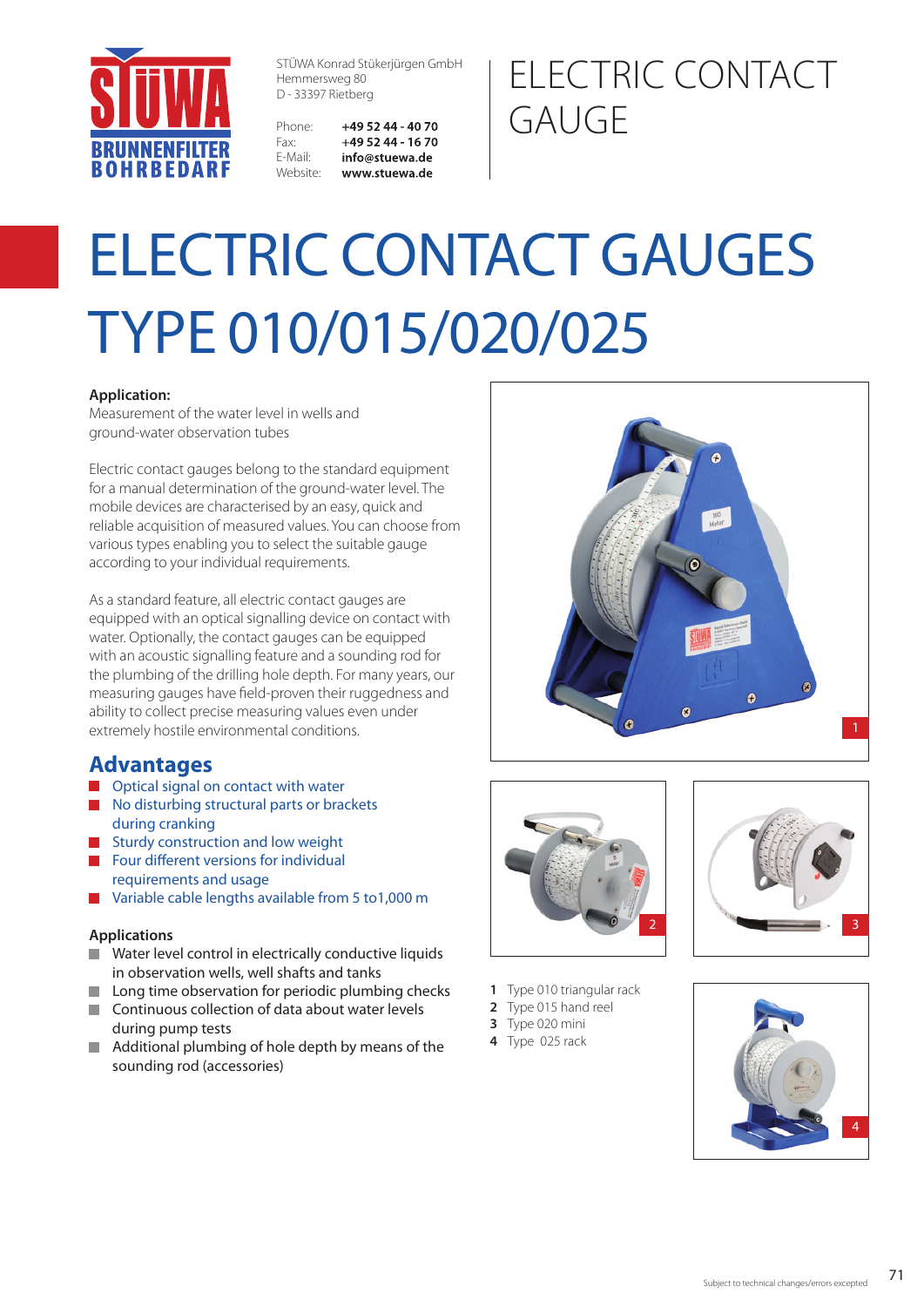

STÜWA Konrad Stükerjürgen GmbH Hemmersweg 80 D - 33397 Rietberg

### ELECTRIC CONTACT GAUGE

Phone: +49 52 44 - 40 70 +49 52 44 - 16 70 Fax: E-Mail: info@stuewa.de Website: www.stuewa.de

## TECHNICAL DATA

| <b>Product details</b>                                                 | Type 010<br><b>Triangular rack</b>                             | Type 015<br><b>Hand reel</b> | <b>Type 025</b><br><b>Rack</b> | Type 020 Mini      |  |  |  |
|------------------------------------------------------------------------|----------------------------------------------------------------|------------------------------|--------------------------------|--------------------|--|--|--|
| Measuring probe material                                               | Made of stainless-steel and nickel-plated brass, easy to clean |                              |                                |                    |  |  |  |
| Measuring tape lengths (min. to max.) [m]                              | $15 - 1000$                                                    | $15 - 50$                    | $15 - 60$                      | $5 - 10$           |  |  |  |
| Measuring probe dimensions [mm]                                        |                                                                | Ø 12 mm, length 70 mm        |                                |                    |  |  |  |
| Power supply                                                           | 1 x 9 volt block<br>$4 \times 1.5$ volt C cell                 |                              |                                |                    |  |  |  |
| Recommended storage temperature                                        | +5 °C to +30 °C battery saving                                 |                              |                                |                    |  |  |  |
| Measuring probe protection type                                        | IP 68, permanently pressure-proof                              |                              |                                |                    |  |  |  |
| Measuring tape reel protection type                                    | IP 64, splash-proof                                            |                              |                                |                    |  |  |  |
| <b>Measuring tape</b>                                                  |                                                                |                              |                                |                    |  |  |  |
| · Bifilar tape conduit of white polyethylene with stranded steel wires |                                                                |                              |                                |                    |  |  |  |
| • UV-proof and resistant to contaminated water or salt water           |                                                                |                              |                                |                    |  |  |  |
|                                                                        | • Meter marking in red, cm-scale and dm-figures in black       |                              |                                |                    |  |  |  |
| <b>Optional accessories</b>                                            |                                                                |                              |                                |                    |  |  |  |
| Acoustic signal                                                        | $\times$                                                       | $\times$                     | $\times$                       | already integrated |  |  |  |
| Sounding rod for the additional<br>plumbing of hole depth              | $\times$                                                       | X                            | Χ                              |                    |  |  |  |
| Measuring probe Ø 10 mm,<br>Length 140 mm                              | $\times$                                                       | $\times$                     | $\times$                       |                    |  |  |  |
| Protective bag (adjusted to respective<br>length of tape measure)      | $\times$                                                       | $\times$                     | $\times$                       | X                  |  |  |  |
|                                                                        | $-$ = not available with these accessories<br>$x =$ option     |                              |                                |                    |  |  |  |